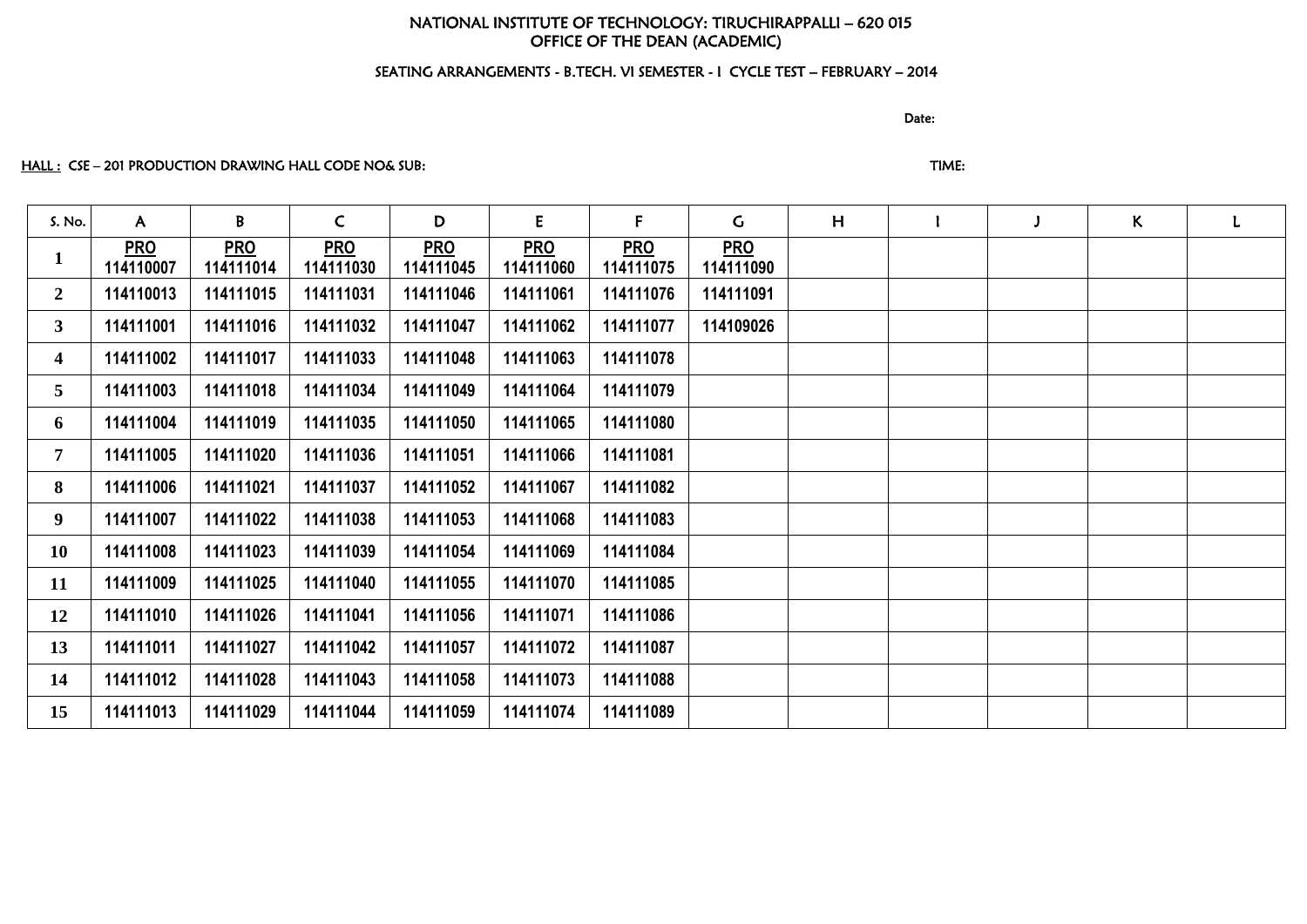discussion of the contract of the contract of the Date:

## TIME:

## HALL : CSE - 301 CODE NO& SUB:

| S. No                   | $\mathsf{A}$             | B           | $\mathsf{C}$ | D           | E                                                                                      | F.          | G.          | H |                         | K.         |                                                                                       | M          | N          | $\mathbf{O}$ | P.         | Q                       | $\mathsf{R}$ |
|-------------------------|--------------------------|-------------|--------------|-------------|----------------------------------------------------------------------------------------|-------------|-------------|---|-------------------------|------------|---------------------------------------------------------------------------------------|------------|------------|--------------|------------|-------------------------|--------------|
| $\mathbf{1}$            | <b>MECH</b><br>111111001 | <b>MECH</b> | <b>MECH</b>  | <b>MECH</b> | <b>MECH</b><br>  111111017   111111032   111111047   111111062   111111079   111111094 | <b>MECH</b> | <b>MECH</b> |   | <b>CSE</b><br>106111001 | <b>CSE</b> | <b>CSE</b><br>  106111016   106111031   106111046   106111061   106111076   106111092 | <b>CSE</b> | <b>CSE</b> | <b>CSE</b>   | <b>CSE</b> | <b>CSE</b><br>106111107 |              |
| $\overline{2}$          |                          |             |              |             | 111111002   111111018   111111033   111111048   111111063   111111080   111111095      |             |             |   |                         |            | 106111002   106111017   106111032   106111047   106111062   106111078   106111093     |            |            |              |            |                         |              |
| $\mathbf{3}$            |                          |             |              |             | 111111003   111111019   111111034   111111049   111111064   111111081   111111097      |             |             |   |                         |            | 106111003   106111018   106111033   106111048   106111063   106111079   106111094     |            |            |              |            |                         |              |
| $\overline{\mathbf{4}}$ |                          |             |              |             | 111111004   111111020   111111035   111111050   111111065   111111082   111111098      |             |             |   |                         |            | 106111004   106111019   106111034   106111049   106111064   106111080   106111095     |            |            |              |            |                         |              |
| 5                       |                          |             |              |             | 111111005   111111021   111111036   111111051   111111066   111111083   111111099      |             |             |   |                         |            | 106111005   106111020   106111035   106111050   106111065   106111081   106111096     |            |            |              |            |                         |              |
| 6                       |                          |             |              |             | 111111006   111111022   111111037   111111052   111111067   111111084   111111101      |             |             |   |                         |            | 106111006   106111021   106111036   106111051   106111066   106111082   106111097     |            |            |              |            |                         |              |
| $\overline{7}$          |                          |             |              |             | 111111007   111111023   111111038   111111053   111111069   111111085   111111102      |             |             |   |                         |            | 106111007   106111022   106111037   106111052   106111067   106111083   106111098     |            |            |              |            |                         |              |
| 8                       |                          |             |              |             | 111111008   111111024   111111039   111111054   111111070   111111086   111111103      |             |             |   |                         |            | 106111008   106111023   106111038   106111053   106111068   106111084   106111099     |            |            |              |            |                         |              |
| 9                       |                          |             |              |             | 111111009   111111025   111111040   111111055   111111072   111111087   111111104      |             |             |   |                         |            | 106111009   106111024   106111039   106111054   106111069   106111085   106111100     |            |            |              |            |                         |              |
| <b>10</b>               |                          |             |              |             | 111111026   111111024   111111041   111111056   111111073   111111088   111111105      |             |             |   |                         |            | 106111010   106111025   106111040   106111055   106111070   106111086   106111101     |            |            |              |            |                         |              |
| 11                      |                          |             |              |             | 11111102   111111027   111111042   111111057   111111074   111111089   111111106       |             |             |   |                         |            | 106111011   106111026   106111041   106111056   106111071   106111087   106111102     |            |            |              |            |                         |              |
| 12                      |                          |             |              |             | 111111013   111111028   111111043   111111058   111111075   111111090   111111107      |             |             |   |                         |            | 106111012   106111027   106111042   106111057   106111072   106111088   106111103     |            |            |              |            |                         |              |
| 13                      |                          |             |              |             | 111111014   111111029   111111044   111111059   111111076   111111091                  |             |             |   |                         |            | 106111013   106111028   106111043   106111058   106111073   106111089   106111104     |            |            |              |            |                         |              |
| 14                      |                          |             |              |             | 111111015   111111030   111111045   111111060   111111077   111111092                  |             |             |   |                         |            | 106111014   106111029   106111044   106111059   106111074   106111090   106111105     |            |            |              |            |                         |              |
| 15                      |                          |             |              |             | 111111016   111111031   111111046   111111061   111111078   111111093                  |             |             |   |                         |            | 106111015   106111030   106111045   106111060   106111075   106111091   106111106     |            |            |              |            |                         |              |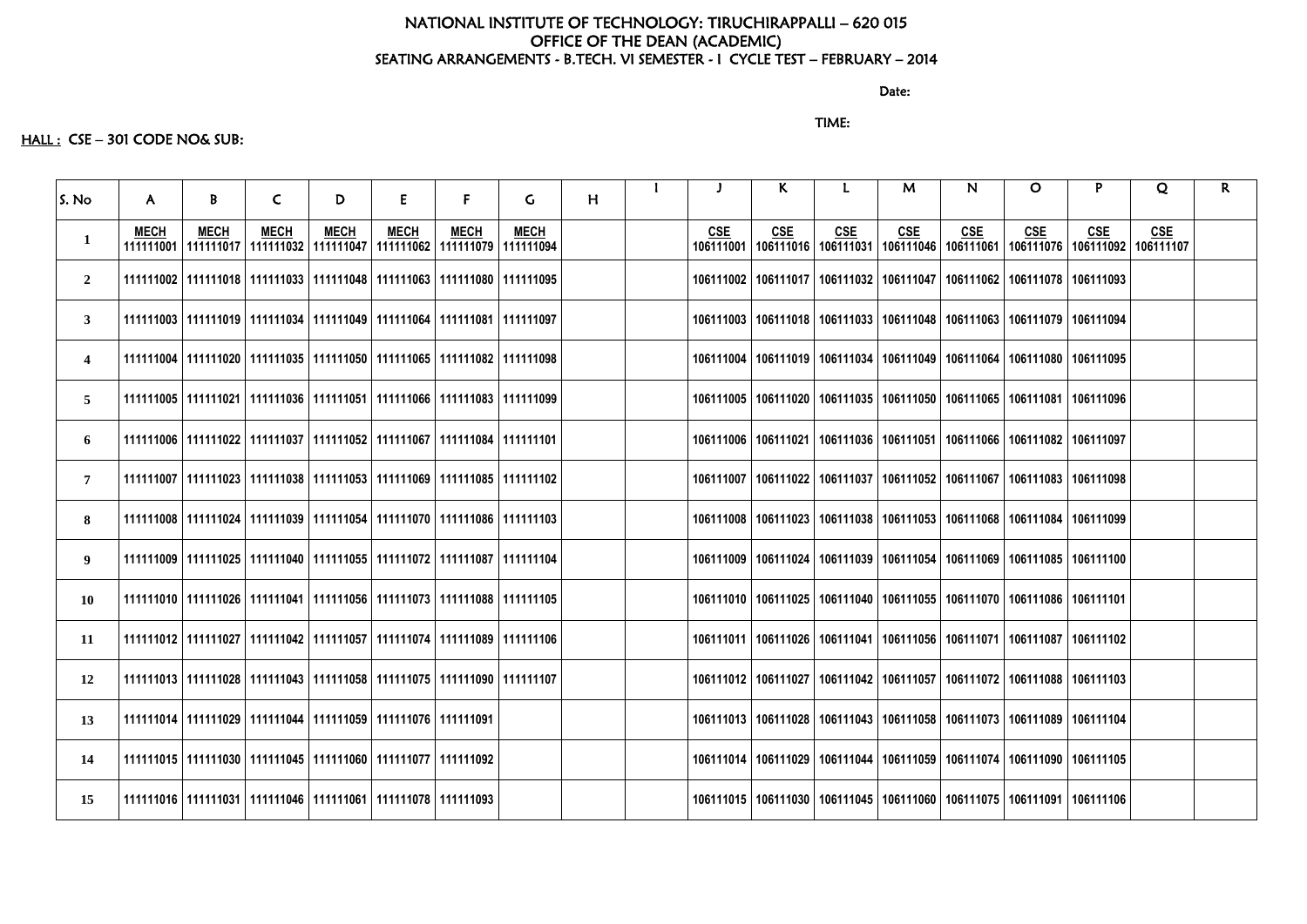### discussion of the contract of the contract of the Date:

# HALL : CSE – 301 CODE NO& SUB: TIME:

| S. No                   | $\mathsf{A}$     | B                | $\mathsf{C}$            | D                | E                | F                        | $\mathsf{G}$            | H |                  | K                       | L.                      | M                       | N                       | $\mathbf{O}$            | P                       | Q |
|-------------------------|------------------|------------------|-------------------------|------------------|------------------|--------------------------|-------------------------|---|------------------|-------------------------|-------------------------|-------------------------|-------------------------|-------------------------|-------------------------|---|
| $\mathbf{1}$            | ICE<br>110111001 | ICE<br>110111018 | <u>ICE</u><br>110111033 | ICE<br>110111048 | ICE<br>110111064 | I <u>CE</u><br>110111079 | <b>ICE</b><br>110111094 |   | EEE<br>107110034 | <u>EEE</u><br>107111015 | <b>EEE</b><br>107111031 | <b>EEE</b><br>107111046 | <b>EEE</b><br>107111061 | <b>EEE</b><br>107111076 | <b>EEE</b><br>107111092 |   |
| $\overline{2}$          | 110111002        | 110111019        | 110111034               | 110111049        | 110111065        | 110111080                |                         |   | 107111001        | 107111016               | 107111032               | 107111047               | 107111062               | 107111077               | 107111093               |   |
| 3 <sup>1</sup>          | 110111004        | 110111020        | 110111035               | 110111050        | 110111066        | 110111081                |                         |   | 107111002        | 107111017               | 107111033               | 107111048               | 107111063               | 107111078               | 107111094               |   |
| $\overline{\mathbf{4}}$ | 110111005        | 110111021        | 110111036               | 110111051        | 110111067        | 110111082                |                         |   | 107111003        | 107111018               | 107111034               | 107111049               | 107111064               | 107111079               | 107111095               |   |
| 5 <sup>5</sup>          | 110111006        | 110111022        | 110111037               | 110111052        | 110111068        | 110111083                |                         |   | 107111004        | 107111019               | 107111035               | 107111050               | 107111065               | 107111080               | 107111096               |   |
| 6                       | 110111007        | 110111023        | 110111038               | 110111053        | 110111069        | 110111084                |                         |   | 107111005        | 107111020               | 107111036               | 107111051               | 107111066               | 107111081               | 107111097               |   |
| $\overline{7}$          | 110111008        | 110111024        | 110111039               | 110111054        | 110111070        | 110111085                |                         |   | 107111006        | 107111021               | 107111037               | 107111052               | 107111067               | 107111082               | 107111098               |   |
| 8                       | 110111009        | 110111025        | 110111040               | 110111056        | 110111071        | 110111086                |                         |   | 107111007        | 107111022               | 107111038               | 107111053               | 107111068               | 107111083               | 107111099               |   |
| 9                       | 110111010        | 110111026        | 110111041               | 110111057        | 110111072        | 110111087                |                         |   | 107111008        | 107111023               | 107111039               | 107111054               | 107111069               | 107111084               | 107111100               |   |
| 10                      | 110111011        | 110111027        | 110111042               | 110111058        | 110111073        | 110111088                |                         |   | 107111009        | 107111025               | 107111040               | 107111055               | 107111070               | 107111085               | 107111101               |   |
| 11                      | 110111012        | 110111028        | 110111043               | 110111059        | 110111074        | 110111089                |                         |   | 107111010        | 107111026               | 107111041               | 107111056               | 107111071               | 107111086               | 107111103               |   |
| 12                      | 110111014        | 110111029        | 110111044               | 110111060        | 110111075        | 110111090                |                         |   | 107111011        | 107111027               | 107111042               | 107111057               | 107111072               | 107111087               | 107111104               |   |
| 13                      | 110111015        | 110111030        | 110111045               | 110111061        | 110111076        | 110111091                |                         |   | 107111012        | 107111028               | 107111043               | 107111058               | 107111073               | 107111088               | 107111105               |   |
| 14                      | 110111016        | 110111031        | 110111046               | 110111062        | 110111077        | 110111092                |                         |   | 107111013        | 107111029               | 107111044               | 107111059               | 107111074               | 107111090               |                         |   |
| 15                      | 110111017        | 110111032        | 110111047               | 110111063        | 110111078        | 110111093                |                         |   | 107111014        | 107111030               | 107111045               | 107111060               | 107111075               | 107111091               |                         |   |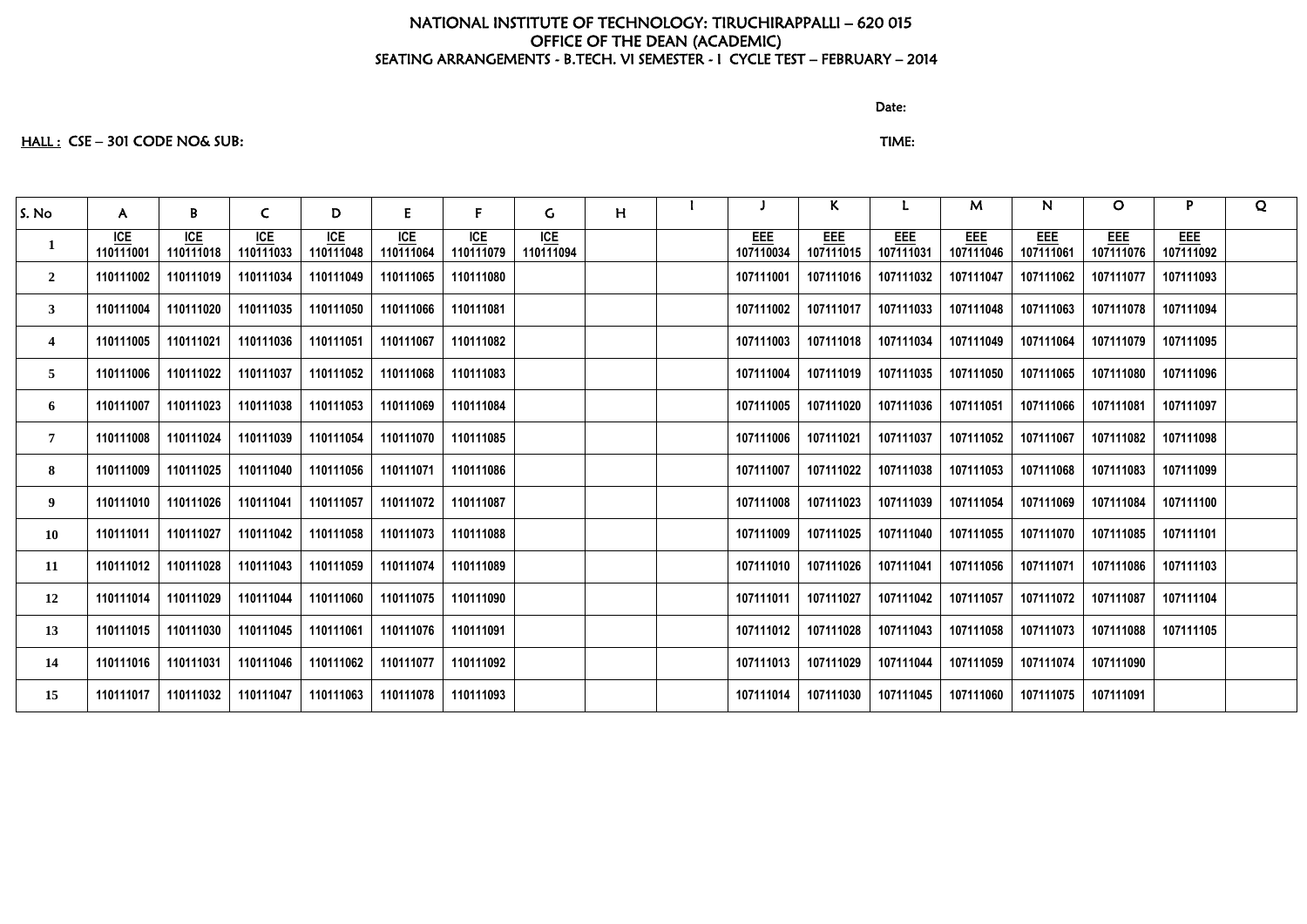HALL : CSE – 302 CODE NO& SUB: TIME:

S. No | A | B | C | D | E | F | G | H I J K L M N O P **1 CIVIL 103111001 CIVIL 103111017 CIVIL 103111032 CIVIL 103111047 CIVIL 103111063 CIVIL 103111078 ECE 108111001 ECE 108111016 ECE 108111031 ECE 108111046** 2 | 103111002 | 103111018 | 103111033 | 103111048 | 103111064 | 103111080 | | | 108111002 | 108111017 | 108111032 | 108111047 | 108111062 | 108111077 | 108111092 3 | 103111003 | 103111019 | 103111034 | 103111049 | 103111065 | 103111081 | | | 108111003 | 108111018 | 108111033 | 108111048 | 108111063 | 108111078 | 108111093 4 | 103111004 | 103111020 | 103111035 | 103111050 | 103111066 | 103111082 | | 108111004 | 108111019 | 108111034 | 108111049 | 108111064 | 108111079 | 108111094 5 | 103111005 | 103111021 | 103111036 | 103111052 | 103111067 | 103111084 | | 108111005 | 108111020 | 108111035 | 108111050 | 108111065 | 108111080 | 108111095 6 | 103111006 | 103111022 | 103111037 | 103111053 | 103111068 | 103111085 | | | 108111006 | 108111021 | 108111036 | 108111051 | 108111066 | 108111081 | 108111096 7 | 103111008 | 103111023 | 103111038 | 103111054 | 103111069 | 103111086 | | 108111007 | 108111022 | 108111037 | 108111052 | 108111067 | 108111082 | 108111097 8 | 103111009 | 103111024 | 103111039 | 103111055 | 103111070 | 103111087 | | | 108111008 | 108111023 | 108111038 | 108111053 | 108111068 | 108111083 | 108111098 9 | 103111010 | 103111025 | 103111040 | 103111056 | 103111071 | 103111088 | | | 108111009 | 108111024 | 108111039 | 108111054 | 108111069 | 108111084 | 108111099 10 | 103111011 | 103111026 | 103111041 | 103111057 | 103111072 | 103111089 | | | 108111010 | 108111025 | 108111040 | 108111055 | 108111070 | 108111085 | 108111100 11 | 103111012 | 103111027 | 103111042 | 103111058 | 103111073 | 103111090 | | | 108111011 | 108111026 | 108111041 | 108111056 | 108111071 | 108111086 | 108111101 12 | 103111013 | 103111028 | 103111043 | 103111059 | 103111074 | 103111091 | | | 108111012 | 108111027 | 108111042 | 108111057 | 108111072 | 108111087 | 108111102 13 | 103111014 | 103111029 | 103111044 | 103111060 | 103111075 | 103111092 | | | 108111013 | 108111028 | 108111043 | 108111058 | 108111073 | 108111088 | 108111103 14 | 103111015 | 103111030 | 103111045 | 103111061 | 103111076 | 103111093 | | | 108111014 | 108111029 | 108111044 | 108111059 | 108111074 | 108111089 | 108111104 15 | 103111016 | 103111031 | 103111046 | 103111062 | 103111077 | 103111094 | | 108111015 | 108111030 | 108111045 | 108111060 | 108111075 | 108111090 | 108111105

discussion of the contract of the contract of the contract of the contract of the contract of the contract of the contract of the contract of the contract of the contract of the contract of the contract of the contract of

| M                       | N                       | O                       | P |
|-------------------------|-------------------------|-------------------------|---|
| <b>ECE</b><br>108111061 | <b>ECE</b><br>108111076 | <b>ECE</b><br>108111091 |   |
| 108111062               | 108111077               | 108111092               |   |
| 108111063               | 108111078               | 108111093               |   |
| 108111064               | 108111079               | 108111094               |   |
| 108111065               | 108111080               | 108111095               |   |
| 108111066               | 108111081               | 108111096               |   |
| 108111067               | 108111082               | 108111097               |   |
| 108111068               | 108111083               | 108111098               |   |
| 108111069               | 108111084               | 108111099               |   |
| 108111070               | 108111085               | 108111100               |   |
| 108111071               | 108111086               | 108111101               |   |
| 108111072               | 108111087               | 108111102               |   |
| 108111073               | 108111088               | 108111103               |   |
| 108111074               | 108111089               | 108111104               |   |
| 108111075               | 108111090               | 108111105               |   |